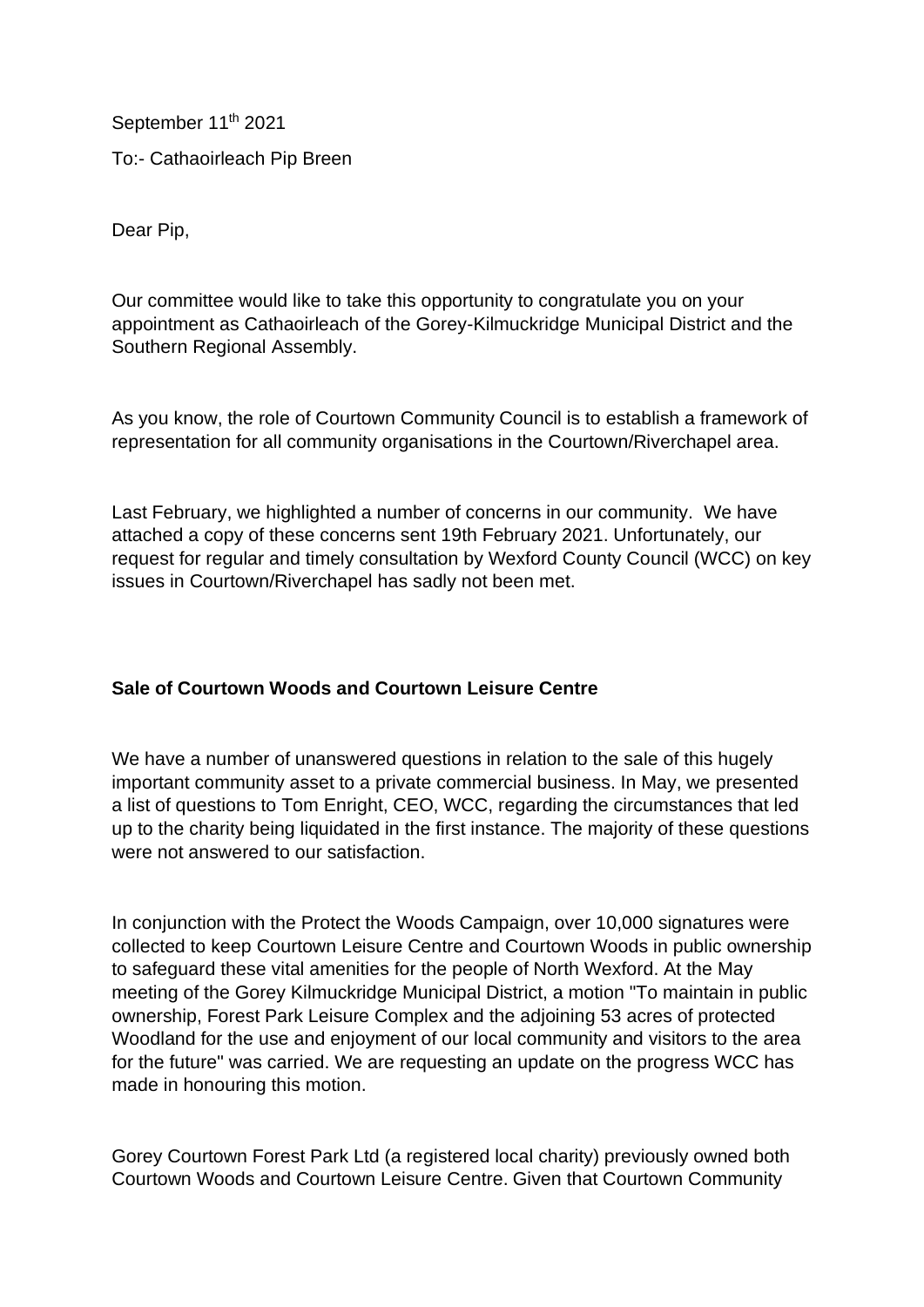Council are the only other local charity representing the community, we have requested a full financial breakdown surrounding the sale and winding up of this charity from WCC. Unfortunately, these requests have been refused on the basis that a 'Non-Disclosure Agreement' has been signed with the new owners Active Tribe. Liquidators Baker Tilly have confirmed that this non disclosure agreement does not extend to Wexford County Council and their role as creditors in the liquidation.

Over 30 years of community and voluntary effort went into this local charity and the local community received nothing from the sale of these substantial community assets.

## **Jet-Skis**

At the June meeting of the Gorey Kilmuckridge Municipal District (GKMD), another motion was proposed to 'Ban Jet-Skis in Courtown' bringing us into line with every other coastal town and village in County Wexford in the proposed new beach byelaws. The majority of councillors voted NOT to carry this motion against the advise of local community groups in Courtown and neighbouring Cahore who have also experienced antisocial behaviour from Jet-Skis launched in the vicinity. Currently there are no resources allocated by WCC to adequately police jet-skis and there is no legislation in place for the gardaí to mitigate antisocial behaviour at sea. Numerous dangerous incidents witnessed by local residents have been reported to the Gardai and WCC.

We request that either Jet-Skis are banned in Courtown indefinitely or WCC allocates sufficient resources to police this activity effectively, especially at weekends. This is an urgent Health & Safety appeal which we recommend be addressed immediately.

## **Coastguard Station**

Currently there are 25 locally trained volunteers based in the Courtown/Arklow Coastguard Unit. The training building at "The Rocket House' is completely inadequate for a unit whos jurisdiction spans 40 kms of coastline from Mizen Head in Arklow to Cahore South Beach in Wexford. Up until recently, WCC offered the Irish Coastguard a site on which to build a suitable Coast Guard House behind the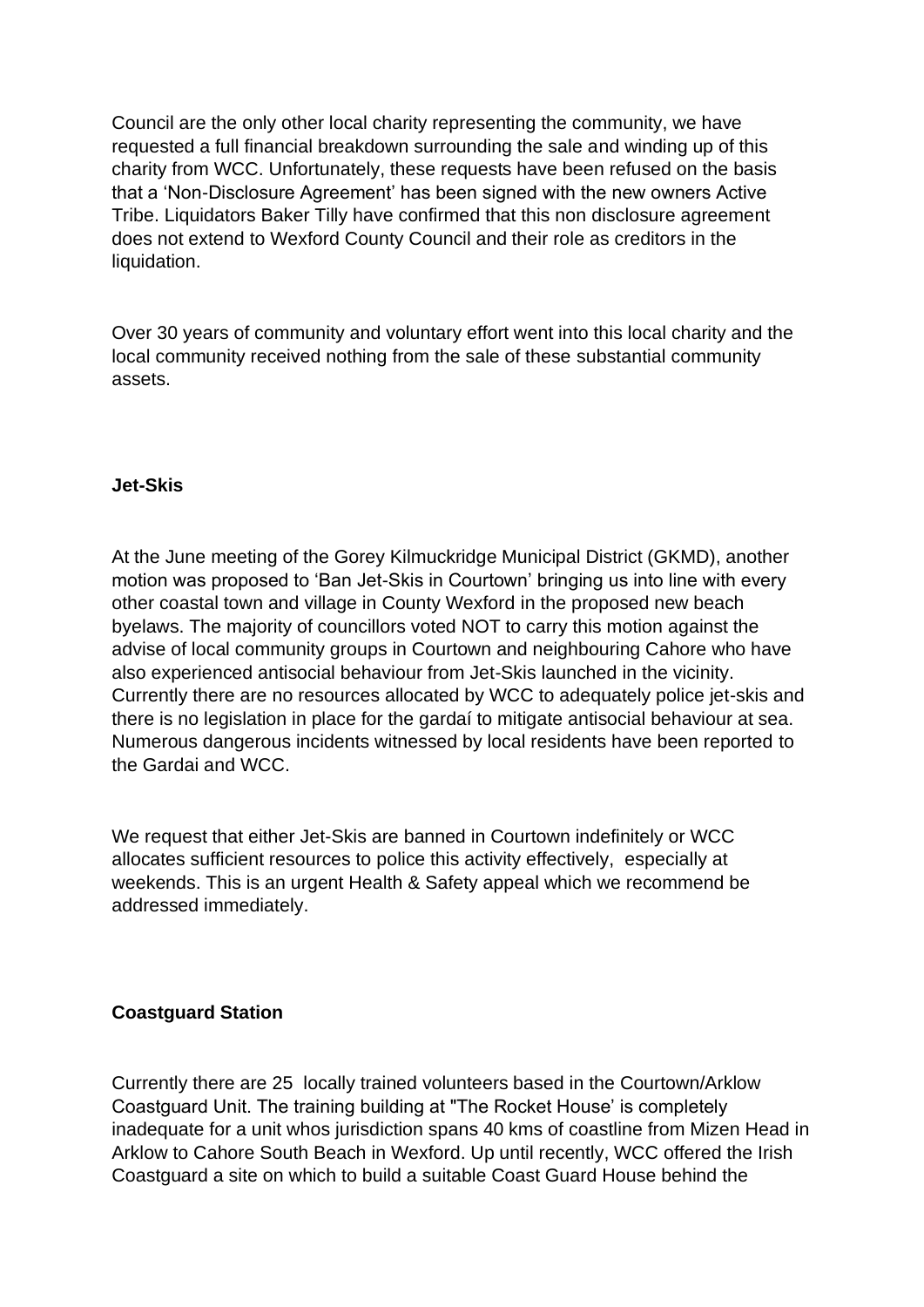Children's Playground at main car park, Courtown. This site has since been revoked by WCC without any explanation. To date the Courtown/Arklow crew have no indication of where or when a suitable site will be provided to them by Wexford County Council.

## **Courtown/Riverchapel to Gorey Footpath**

While the residents of Courtown Riverchapel and Ardamine welcome the provision of new infrastructure, we believe the current proposed route of the Courtown/Riverchapel to Gorey Footpath is not at all suitable for local residents. The proposed route through Courtown Woods increases the journey time for pedestrians. It also presents personal safety and policing issues. We believe that local residents attempting the to walk the 6.5km to Gorey will continue to put themselves in danger by taking the more direct current route across the existing road bridge, rendering the proposed route and bridge completely useless as a piece of infrastructure.

This area of Courtown is rich in local heritage and home to an abundance of native wildlife and biodiversity including rare species of bats and birds. 150 yr old Oak and Sycamore trees planted by Lord Courtown grow along the rosdside. Given the natural heritage status of Courtown Woods, we are requesting a full environmental impact survey from the top of Brickyard Hill. We are asking you to ensure that consultation with the local community takes place and that residents have their say. We strongly recommend this new footpath link directly into the existing footpath to Riverchapel and Courtown and that the focus is not in Courtown Woods. Both Ballinatray Bridge and the Gate Lodge are Protected Structures. The High Cross of Kilbride is a Registered National Monument. All three local heritage sites will be negatively impacted by the current proposed route.

In summary, our community of 6,500 residents have endured many losses. The loss of our blue flag beach. We've lost community ownership of our treasured 53 acres of Courtown Woods, sold to private investors for reasons still unclear. We've lost almost half our main street in Courtown to dereliction for the past 12 years due to the in-actions of a private developer. We've endured the wrath of public unrest due to the lack of transparency and public consultation from Wexford County Council on a range of critically important issues here in Courtown and Riverchapel.

We would therefore like to invite you to come and meet with us at your convenience to see for yourself the issues we are trying to highlight.